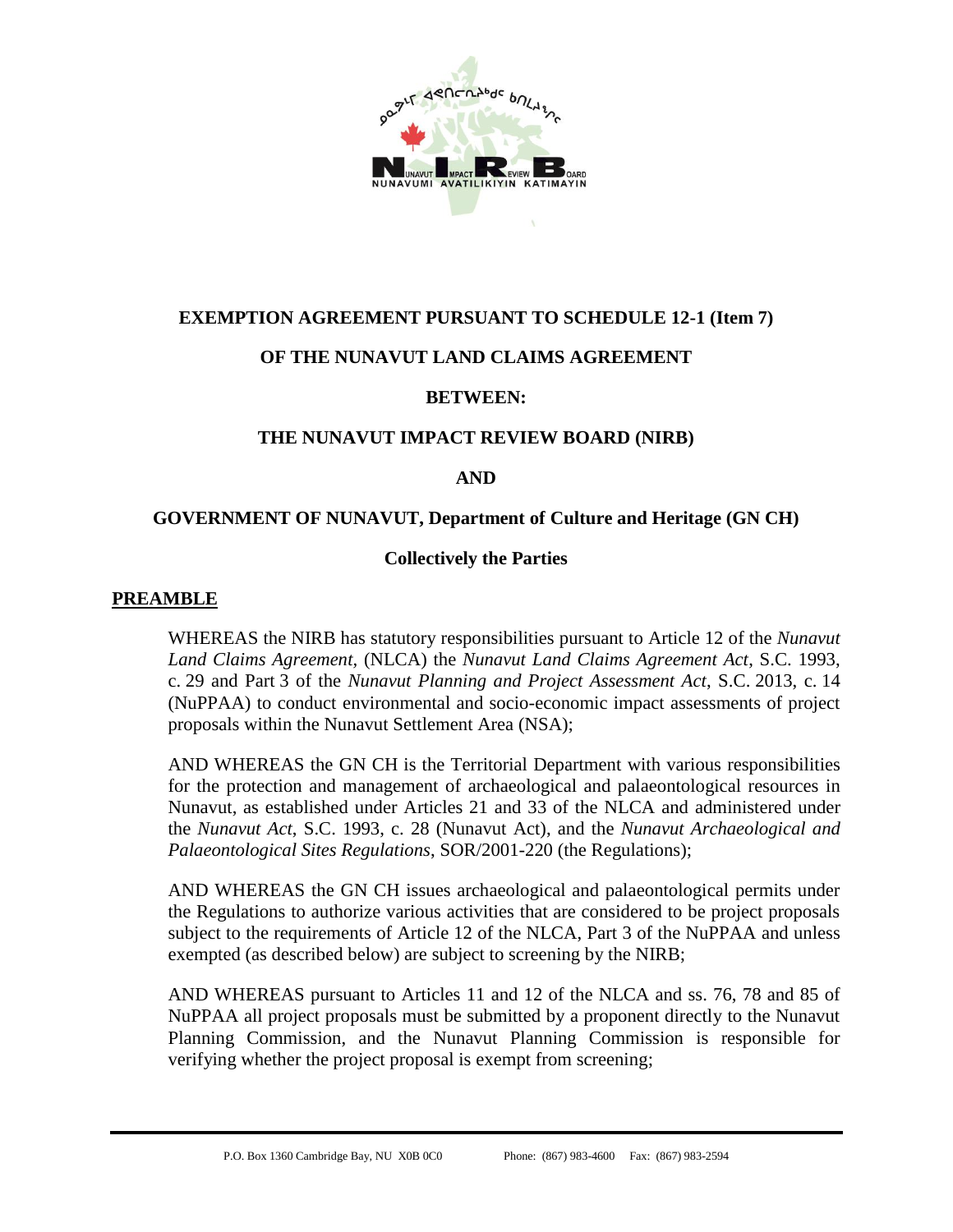AND WHEREAS Schedule 12-1, Item 7 of the NLCA authorizes the NIRB and the appropriate Minister to exempt from the requirements for screening under Article 12 such other categories of activities and projects as may be agreed upon by the NIRB and the Minister (an Exemption Agreement);

AND WHEREAS pursuant to s. 230(4) of the NuPPAA, an Exemption Agreement may be submitted by the parties to the Minister of Indigenous and Northern Affairs Canada to be added to NuPPAA, *Schedule 3: Classes of Works and Activities Exempt from Screening*

### **THEREFORE, THE PARTIES AGREE AS FOLLOWS:**

### **1.0 GENERAL**

#### **1.1 Definitions**

For the purposes of this Agreement these terms will have the following meanings:

"Archaeological artifact" means any tangible evidence of human activity that is more than 50 years old and in respect of which an unbroken chain of possession or regular pattern of usage cannot be demonstrated.

"Archaeological site" means a site where an archaeological artifact is found.

"Bona fide development project" means a development project such as site commemoration, tourism, construction, mining or any other form of development that meets the definition of project proposal under the NuPPAA.

"Class 1 permit" means a permit that entitles the permittee to survey and document the characteristics of an archaeological or palaeontological site in a manner that does not alter or otherwise disturb the site.

"Class 2 permit" means a permit that entitles the permittee to

(a) survey and document the characteristics of an archaeological or palaeontological site;

(b) excavate an archaeological or palaeontological site;

(c) remove archaeological artifacts from an archaeological site or remove fossils from a palaeontological site; or

(d) otherwise alter or disturb an archaeological or palaeontological site.

"Fossil" means the hardened or preserved remains of or the impression of previously living organisms and vegetation and includes

(a) natural casts;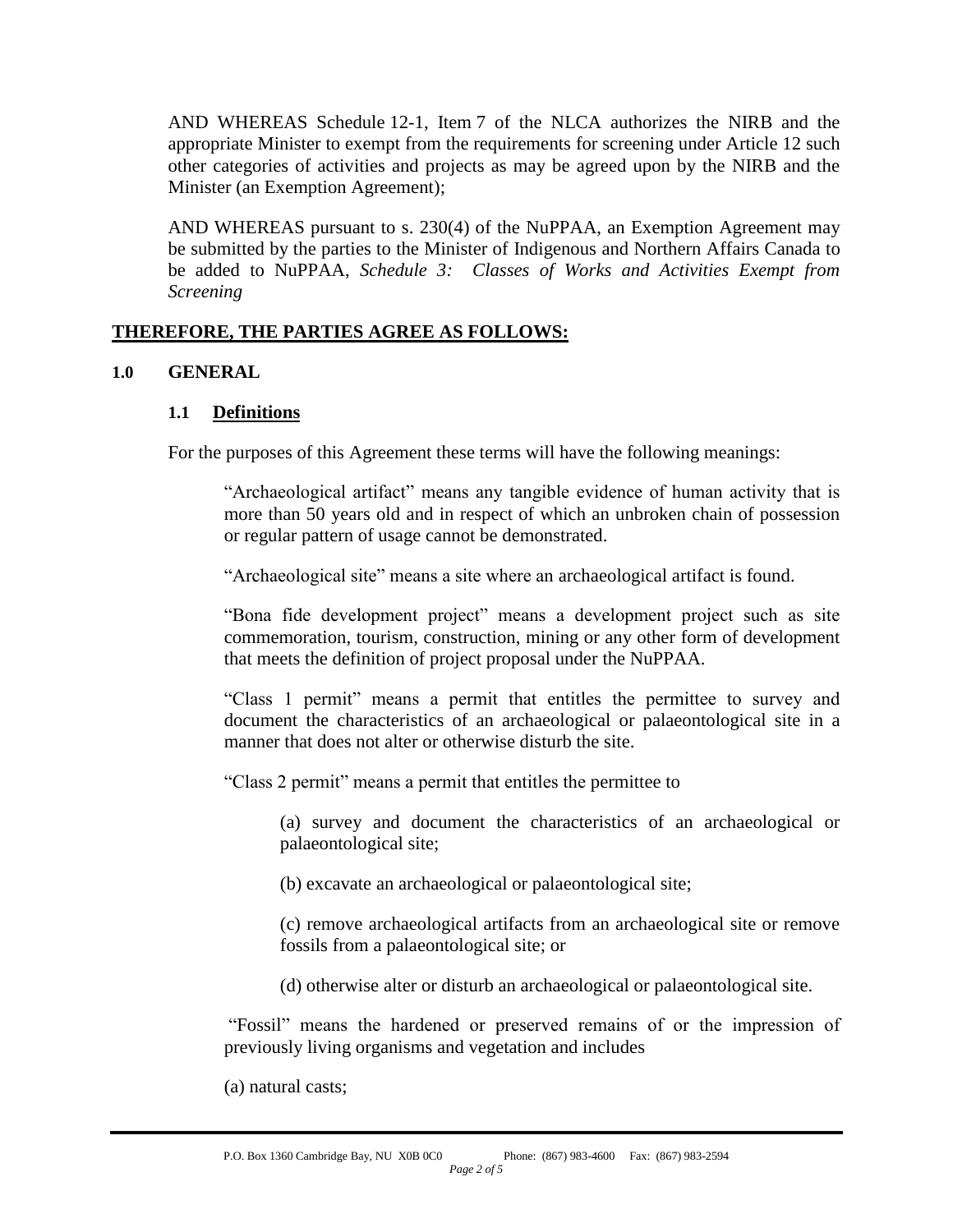(b) preserved tracks, coprolites and plant remains; and

(c) the preserved shells and exoskeletons of invertebrates and the preserved eggs, teeth and bones of vertebrates.

["GN CH"](#page-0-0) means the Government of Nunavut, Department of Culture and Heritage or a duly authorized representative of the Government of Nunavut, Department of Culture and Heritage, as appropriate.

"NIRB" means the Nunavut Impact Review Board or a duly authorized representative of the Nunavut Impact Review Board, as appropriate.

"Palaeontological site" means a site where a fossil is found.

"Regulations" means the *Nunavut Archaeological and Palaeontological Sites Regulations*, SOR/2001-220, as may be amended from time to time, and any successor legislation that replaces the Regulations.

#### <span id="page-2-0"></span>**2.0 SCOPE OF THE EXEMPTION**

#### **2.1 Authorizations Governed By This Exemption Agreement**

This Exemption Agreement applies to the Class 1 and Class 2 Permits issued by the [GN CH](#page-0-0) under the Regulations.

#### **2.2 Cumulative Effects**

Where the [GN CH](#page-0-0) has concerns regarding potential cumulative ecosystemic and socio-economic effects associated with the works or activities proposed in an application for a permit listed in Clause [2.1](#page-2-0) of this Exemption Agreement, the [GN](#page-0-0)  [CH,](#page-0-0) may, at their discretion, send the project proposal to the Nunavut Planning Commission to forward to the NIRB for screening.

#### **2.3 Public Concern**

Where public concern has been expressed in respect of the works or activities proposed in an application for a permit listed in Clause [2.1](#page-2-0) of this Exemption Agreement, the [GN CH,](#page-0-0) may, at their discretion, send the project proposal to the Nunavut Planning Commission to forward to the NIRB for screening.

#### **2.4 Authorizations Not Governed by the Exemption Agreement**

#### *2.4.1 Research Performed as Part of a Bona Fide Development Project*

If the research proposed under the application for a permit as listed in Clause [2.1](#page-2-0) is performed under contract or as a component of a Bona Fide Development Project this Exemption Agreement does NOT apply and [GN CH](#page-0-0) will forward the application to the Nunavut Planning Commission for screening by the NIRB as required under Article 12 of the NLCA and Part 3 of the NuPPAA.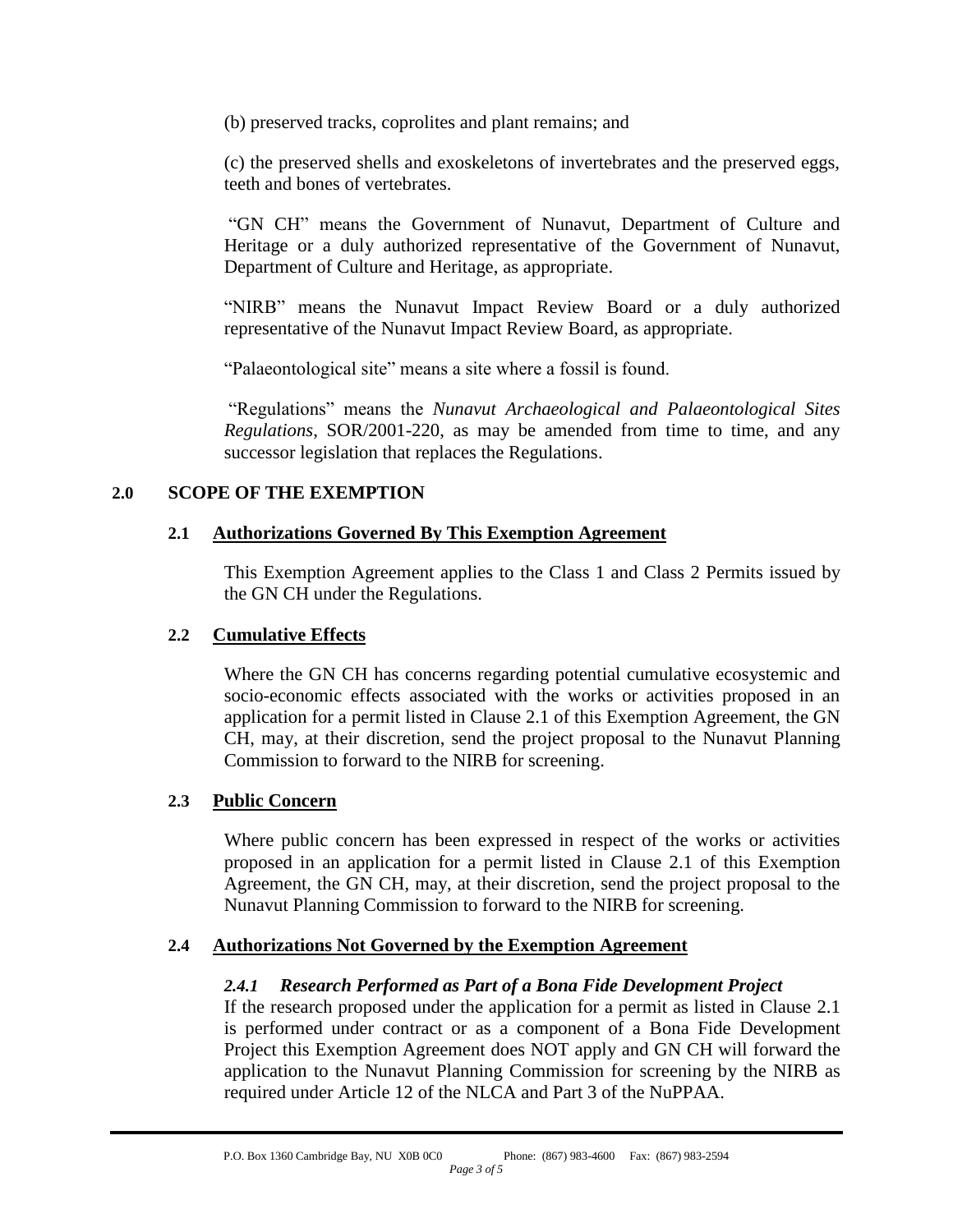# *2.4.2 The Requirement for Authorizations Other than Class 1 or Class 2 Permits under the Regulations*

This Exemption Agreement does not apply to project proposals that require, in addition to a permit listed in Clause 2.1, any other authorization, permit or licence that would trigger the requirement for NIRB screening under Article 12 of the NLCA and Part 3 of NuPPAA. Such project proposals will continue to be subject to the applicable screening requirements of the NLCA and NuPPAA.

# **3.0 TERM OF THIS AGREEMENT**

# **3.1 Term**

This Exemption Agreement commences when the Exemption Agreement has been signed by both parties and continues until the Exemption Agreement is terminated as set out in Clause [3.2](#page-3-0) of this Exemption Agreement.

# <span id="page-3-0"></span>**3.2 Termination of the Agreement**

Upon providing 120 days' written notice to the other party and an explanation as to the rationale for terminating the Exemption Agreement (including issues such as noncompliance with the terms of the Exemption Agreement, a determination that the Exemption Agreement is no longer appropriate or required, etc.) either party to this Exemption Agreement may terminate the Exemption Agreement.

# **3.3 Providing Notice of Termination to Indigenous and Northern Affairs Canada**

Upon termination, if this Exemption Agreement has been added to NuPPAA, *Schedule 3: Classes of Works and Activities Exempt from Screening*, the party providing the required written notice of termination under Clause [3.2](#page-3-0) shall, at the same time, send a copy of the notice of termination to the Assistant Deputy Minister of Indigenous and Northern Affairs Canada or duly authorized representative.

# **4.0 TERMS AND CONDITIONS**

# **4.1 Monitoring and Reporting**

For the purposes of monitoring the effectiveness of the Exemption Agreement, every year, before the active archaeological and palaeontological research season begins, [GN](#page-0-0)  [CH](#page-0-0) will provide the NIRB with a report that:

- provides a list of permit applications received;
- identifies the outcome of the application (i.e. whether permits were granted or refused); and